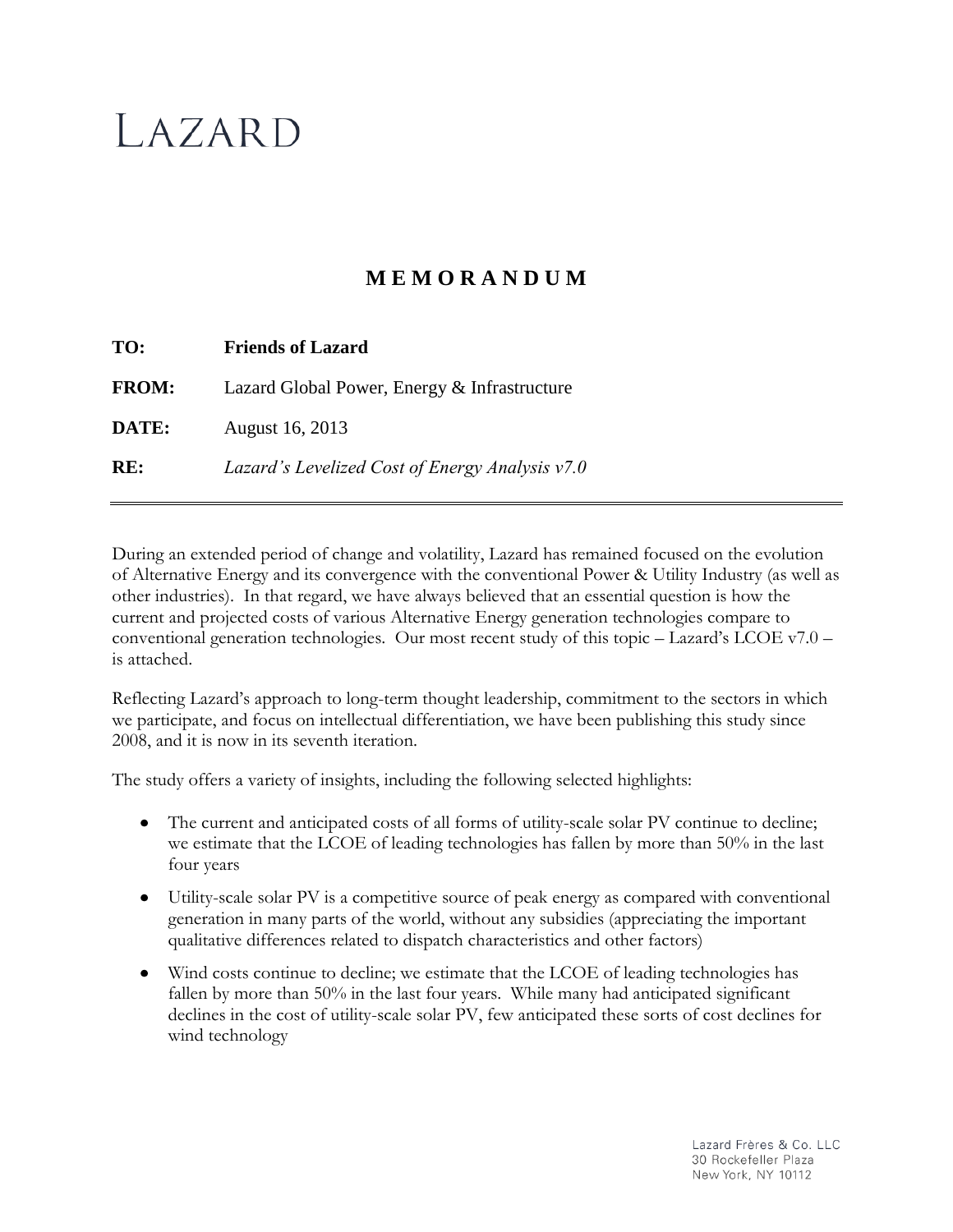- Battery storage has an array of established and early-stage participants where estimated LCOEs, combined, in particular, with wind and its off-peak production characteristics, may start to demonstrate value in load shifting, among myriad applications for storage
- Residential-scale solar PV in the United States (and elsewhere) is benefiting from the concentration of multiple levels of federal tax subsidies, state-level tax subsidies, and/or feed-in tariffs. Currently, residential-scale solar PV remains expensive by comparison to utility-scale solar PV. Thus, an issue for consideration is whether these subsidies are distorting resource planning in a way that has externalities for the entire set of constituencies benefiting from an integrated electric utility system
- Very large-scale conventional generation projects (e.g., IGCC, nuclear) face a number of challenges, including: large cost contingencies; absolute costs on a heroic scale; LCOEs which suffer by comparison to natural gas in many parts of the world; and policy uncertainty. Notwithstanding these issues, an integrated electric utility system in an advanced economy requires modern baseload generation, there is value in diversity of generation resources, and effective public policy dictates the need for organized resource planning in order to maximize the benefits of an integrated electric utility system for all constituencies

The study will continue to evolve over time by necessity (e.g., cost positions of solar and wind technologies are continually evolving, cost data for conventional generation technologies remain in a state of flux), and we appreciate that there are various views regarding the merits of some of the data inputs utilized. Accordingly, we would be happy to discuss this work in detail with you.

The past several years have been marked by radical rationalization and retrenchment for many participants in the Alternative Energy sector. Even today, sector participants must navigate numerous challenges: creating rational, long-term financing structures for Alternative Energy deployment in the face of declining subsidies and various financing "fads" whose logic will ebb and flow over time; excess manufacturing capacity; and the globalization of end-markets, among other issues.

However, for all of the well-publicized change and volatility in the sector, there also has been success in many important areas: the emergence of global-scale participants; deployment of some technologies at significant scale; thoughtful advancements in financing (particularly in respect of pension and infrastructure investors for existing assets); and great benefits to consumers as technology has improved and costs have fallen.

Lazard has remained committed to the Alternative Energy sector during this time because we believe that new technologies will continue to be developed and deployed in complement with the existing technologies of integrated electric utility systems globally, *where the new technologies are competitive on an LCOE basis*. One example of this evolution can be seen in emerging "sustainable" solar markets such as the Mid-East, Chile and Australia, where solar PV technology can save energy consumers significant costs as compared with oil-fired electric generation (which remains in use in many parts of the world, particularly in remote locations).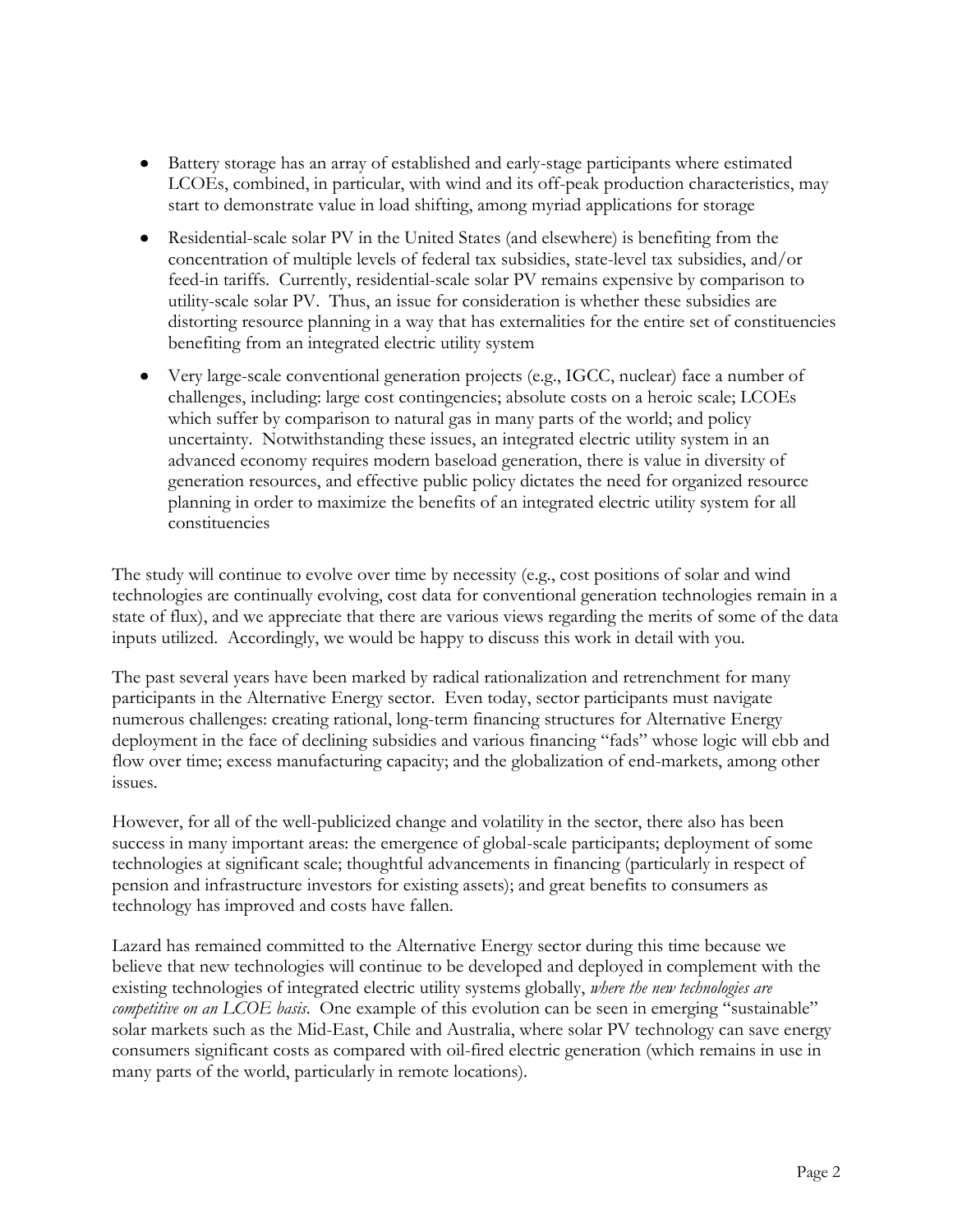As evidence of this ongoing commitment, Lazard executed over 25 strategic assignments in the past 18 months for our clients in Alternative Energy. The following list represents just a few highlights of our work across M&A, public and private capital raises, restructurings and bespoke analyses. Our assignments demonstrate Lazard's presence in every substantive sector of Alternative Energy, globally:

- Financial advisor to **First Solar**, a global provider of thin-film solar PV power systems, on its underwritten public offering of \$428 million of common stock
- Sole financial advisor to **Clean Line Energy**, a merchant transmission developer focused on delivering low-cost wind power from high-availability resource regions to major load centers, on a \$40 million private placement led by new investor **National Grid**
- Sole financial advisor to **Ciris Energy**, a developer of advanced natural gas extraction and bioconversion technologies, on a \$25 million private placement which included an Asiabased strategic investor leading this round. Lazard has now advised Ciris Energy on both its B and C round private placements, totaling \$50 million
- Sole financial advisor to **A123 Systems**, a manufacturer of lithium-ion batteries for electric vehicles and grid storage, on its restructuring and sale to **Wanxiang Group**, China's largest auto components supplier, for \$257 million
- Sole financial advisor to Spain-based **ZIV**, a privately-owned provider of digital equipment and systems for electric grid automations, on its sale to India-based **Crompton Greaves**, a manufacturer of electrical equipment for power, industrial and consumer applications, for \$184 million
- Sole financial advisor to **United Technologies** on the divestiture of its fuel cell business, **UTC Power**, to **ClearEdge Power**, a private equity-backed manufacturer of onsite power systems
- Financial advisor for two confidentially-marketed public offerings raising \$78 million for **FuelCell Energy**, a leading developer of fuel cells for distributed generation applications. Lazard has raised over \$225 million for FuelCell Energy in eight transactions over the past seven years
- Various confidential advisory assignments for utilities, market participants and investors in respect of Alternative Energy, including technology assessments, analyses of potential strategic partners globally, public market trading dynamics, perspectives on key end-market trends, commercialization strategies, and potential and evolving sources of capital

Importantly, even as we believe that there will be long-term successes in many Alternative Energy sectors, there has been transactional activity which Lazard has declined to pursue, *often because we believed that there were fundamental issues regarding the long-term viability of a given company in light of the competitive implications of the LCOE of its products*. This insight, for example, was at the heart of our advice to a sovereign government to cease funding a troubled solar PV company. There have been similar examples in the areas of electric vehicles, solar PV and thermal technology, fuel cells, biofuels, and wind generation technology, among others.